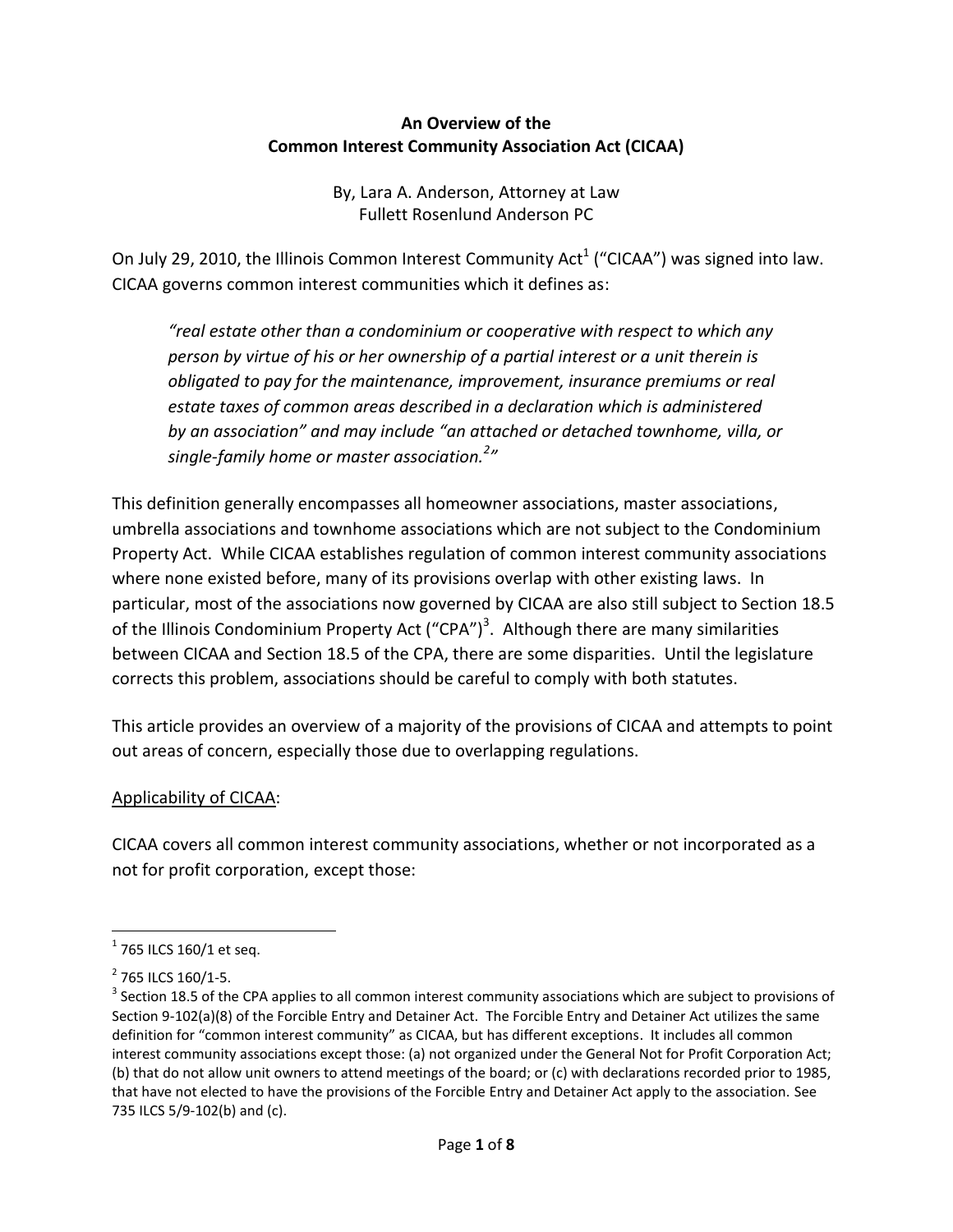- Incorporated under the General Not for Profit Corporation Act with less than 10 units; or
- Incorporated under the General Not for Profit Corporation Act with annual budgeted assessments of \$100,000 or less.

Associations which fall into either of these exceptions may elect to be covered by CICAA by a majority of its board and unit owners.

# Controlling Provisions:

One difference between CICAA and Section 18.5 of the CPA is that, unlike the CPA, CICAA does not contain an affirmative statement that if a particular provision in an association's declaration conflicts with CICAA, that provision in the declaration is void as against public policy and ineffective. Rather, various sections of CICAA specifically provide that if a particular provision in an association's declaration or bylaws conflict with CICAA, the association's declaration or bylaws control<sup>4</sup>. Until a court of law rules otherwise, it appears that the absence of this language in other provisions means that CICAA controls if those other provisions conflict with an association's declaration or bylaws.

# General Provisions:

 $\overline{\phantom{a}}$ 

- Every common interest community association must have a recorded declaration and bylaws and any amendment to the declaration or bylaws must be recorded to be valid. Associations that do not currently have a recorded declaration or recorded bylaws should act promptly to record them or risk being precluded from enforcing them.
- The association can only have one class of membership unless the declaration or bylaws of the association provide otherwise.
- The board has the power, after providing notice and an opportunity to be heard, to levy and collect reasonable fines from unit owners for violations of the declaration, bylaws and rules and regulations of the association. Associations that previously did not have the authority to levy fines should consider adopting a fining policy so that it may take advantage of this new power.

 $^4$  The provisions of CICAA which specifically provide that an association's declaration or bylaws control if there is a conflict are the following: (a) If the association's declaration or other community instruments define terms differently than CICAA, the association's definitions will control (Section 1-15(a)); (b) The members of the board shall serve without compensation unless the community instruments indicate otherwise (Section 1-25(c)); (c) Proxies will not be valid for more than 11 months after the date of execution unless the community instruments or the proxy itself provide otherwise (Section 1-25(h)(1)); (d) the association may only have one class of membership unless its declaration or bylaws provide for more than one class (Section 1-30(f)); and (e) an amendment to a declaration to correct an error, omission or a scrivener's error requires a vote of two-thirds of the board or a majority of the members unless the association's declaration requires a greater percentage to adopt such an amendment (Sections 1-60(a) and (b)).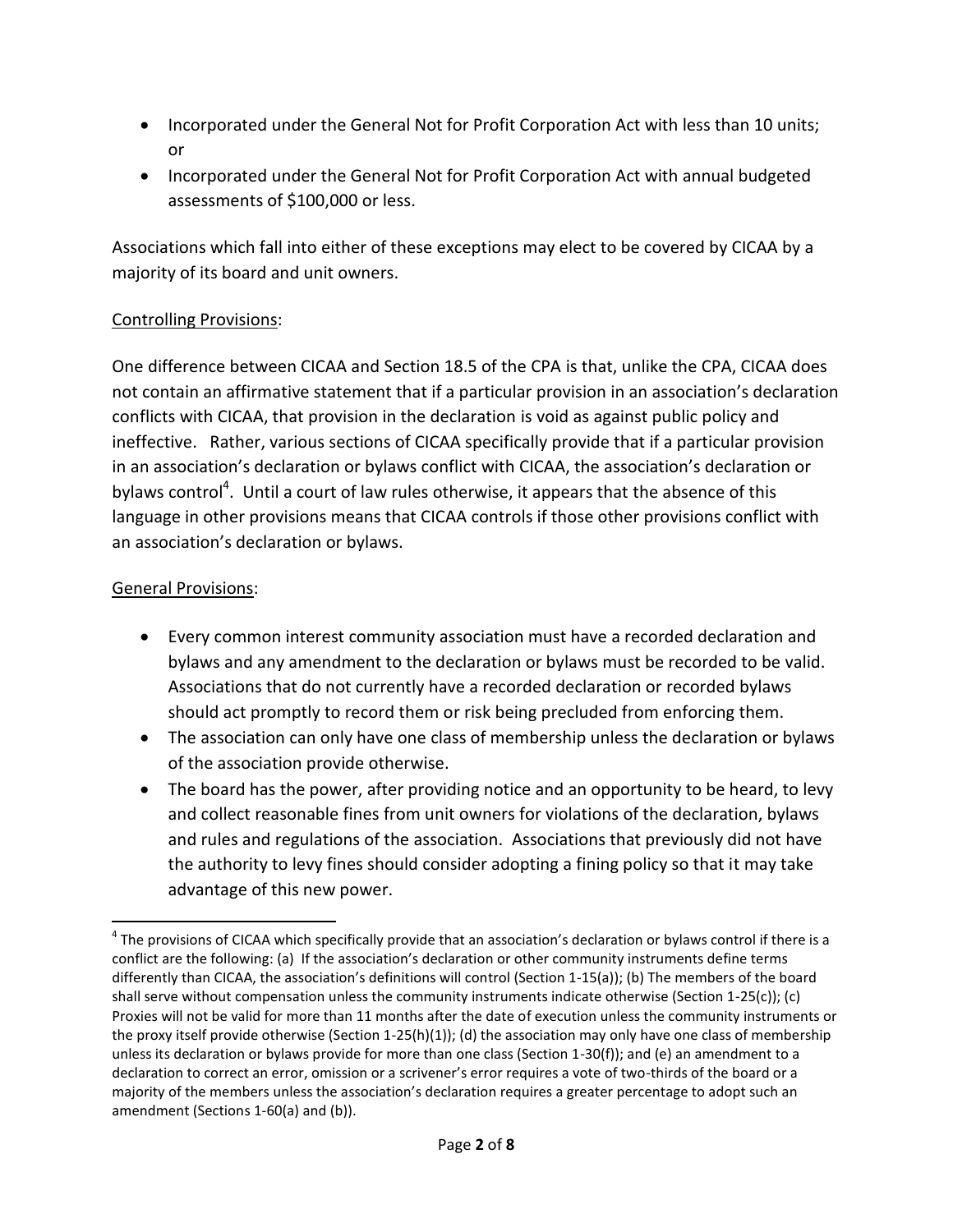- The bylaws shall provide for the maintenance, repair and replacement of the common areas and payment thereof, including a method of approving payment vouchers.
- The provisions of CICAA, the declaration, bylaws, other community instruments<sup>5</sup>, and rules and regulations are deemed to be incorporated into any lease executed or renewed after July 29, 2010.
- For any lease entered into after July 29, 2010, the unit owner is required to provide the board with a copy of the signed lease or, if the lease is oral, a memorandum of the lease, no later than the date of occupancy or 10 days after the lease is signed, whichever occurs first.
- If an association that currently permits leasing amends its declaration to prohibit leasing, it must allow Section 501(c)(3) non-profit unit owners that are leasing at the time of the amendment to continue to lease until the unit owner sells the unit.
- Errors, omissions and scrivener's errors in declarations and other community instruments may be corrected by an amendment to the document approved by twothirds of the board or by a majority of the unit owners.

# Board and Board Member<sup>6</sup> Provisions:

One of CICAA's provisions that has been criticized by some members of master associations is the requirement that the board members be elected at large. Many master associations were organized to require board participation by members of each of their underlying associations. By requiring the board to be elected at large, there is no guarantee that the underlying associations will be equally represented in a master association. CICCA further provides:

- An association must have at least three board members and three officers including a president, secretary and treasurer.
- Board members cannot be elected to a term of more than three years but they can succeed themselves.
- At least one third of the board members' terms must expire each year.
- Board members must be unit owners of the association.
- If there are multiple owners of a unit, only one owner may serve on the board at a time.
- Board members must be elected at large.
- The board must meet at least four times annually.

 $\overline{\phantom{a}}$ <sup>5</sup> "Community Instruments" are defined by CICAA to include "all documents and authorized amendments thereto recorded by a developer or common interest community association, including, but not limited to, the declaration, bylaws, plat of survey, and rules and regulations.

 $6\degree$ Board Member" is defined by CICAA to be either a member of the board of managers of an unincorporated common interest community association or a member of the board of directors of a common interest community association incorporated under the General Not For Profit Corporation Act.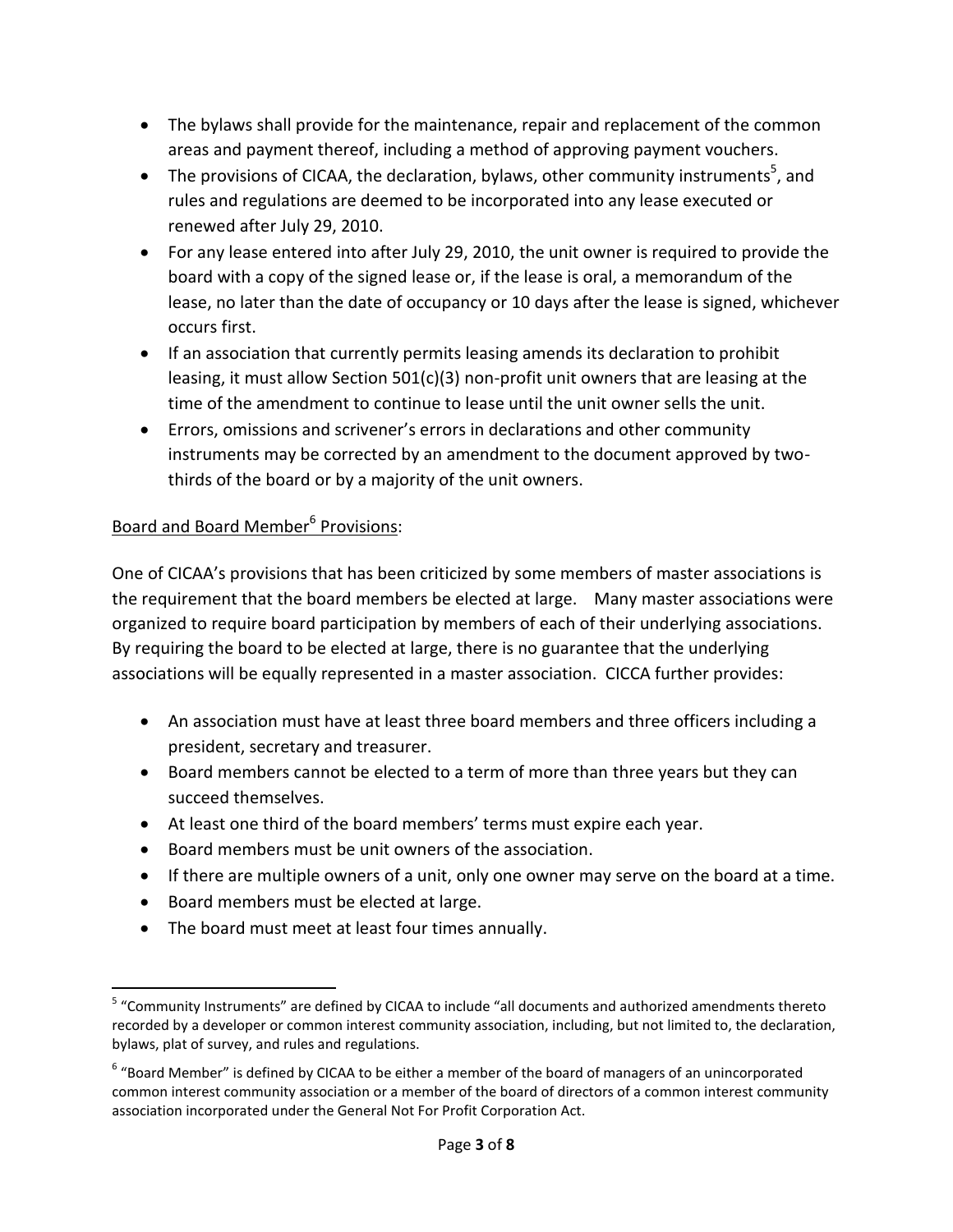- Board members serve without compensation unless the community instruments provide otherwise.
- Vacancies can be filled by the vote of two-thirds of the remaining board members until the next annual meeting. CICAA also provides a procedure for unit owners to fill a vacancy for the balance of the term.
- A board member may be removed by a two-thirds vote of the unit owners at a duly called special meeting.
- A board member may not enter into a contract with a current board member or entity in which the board member or his or her immediate family has 25% or more interest without providing notice to the unit owners and giving them an opportunity to vote on the contract as further provided in Section 1-30(b) of CICAA.

### Meeting Provisions – Board Member Meetings:

One significant provision in CICAA that is not in the CPA is that the board of a common interest community association must reserve a portion of the board meeting for comments by the unit owners. While this provision appears to encourage communication between the board and unit owners, the amount time allotted to unit owner comments and the order in which it occurs during the meeting are within the sole discretion of the board. CICAA also provides:

- Notice of all board meetings must be sent by mail, by personal delivery or by posting in conspicuous places at least forty-eight hours prior to the meeting. In contrast, Section 18.5 of the CPA only allows notice to be mailed or delivered and then requires notice also be posted in conspicuous places at least forty-eight hours prior to the meeting. Section 18.5 of the CPA also permits notice to be waived if a waiver is signed by the person entitled to notice prior to the meeting.
- For meetings concerning the adoption of the proposed annual budget, regular assessments or a separate or special assessment, both CICAA and the CPA require notice by mail or by personal delivery not less than ten days or more than thirty days prior to the meeting.
- Meetings of the board shall be open to the unit owners except for those portions held to discuss (a) litigation; (b) employment issues; or (c) violations or assessment delinquencies. Although not in CICAA, Section 18.5(c)(4) of the CPA allows unit owners to record open meetings subject to reasonable rules of the board.

### Meeting Provisions – Unit Owner Meetings:

 Notice of unit owner meetings, such as the annual meeting, must be mailed or delivered no less than ten days or more than thirty days prior to the meeting and must provide the time, place and purpose of the meeting.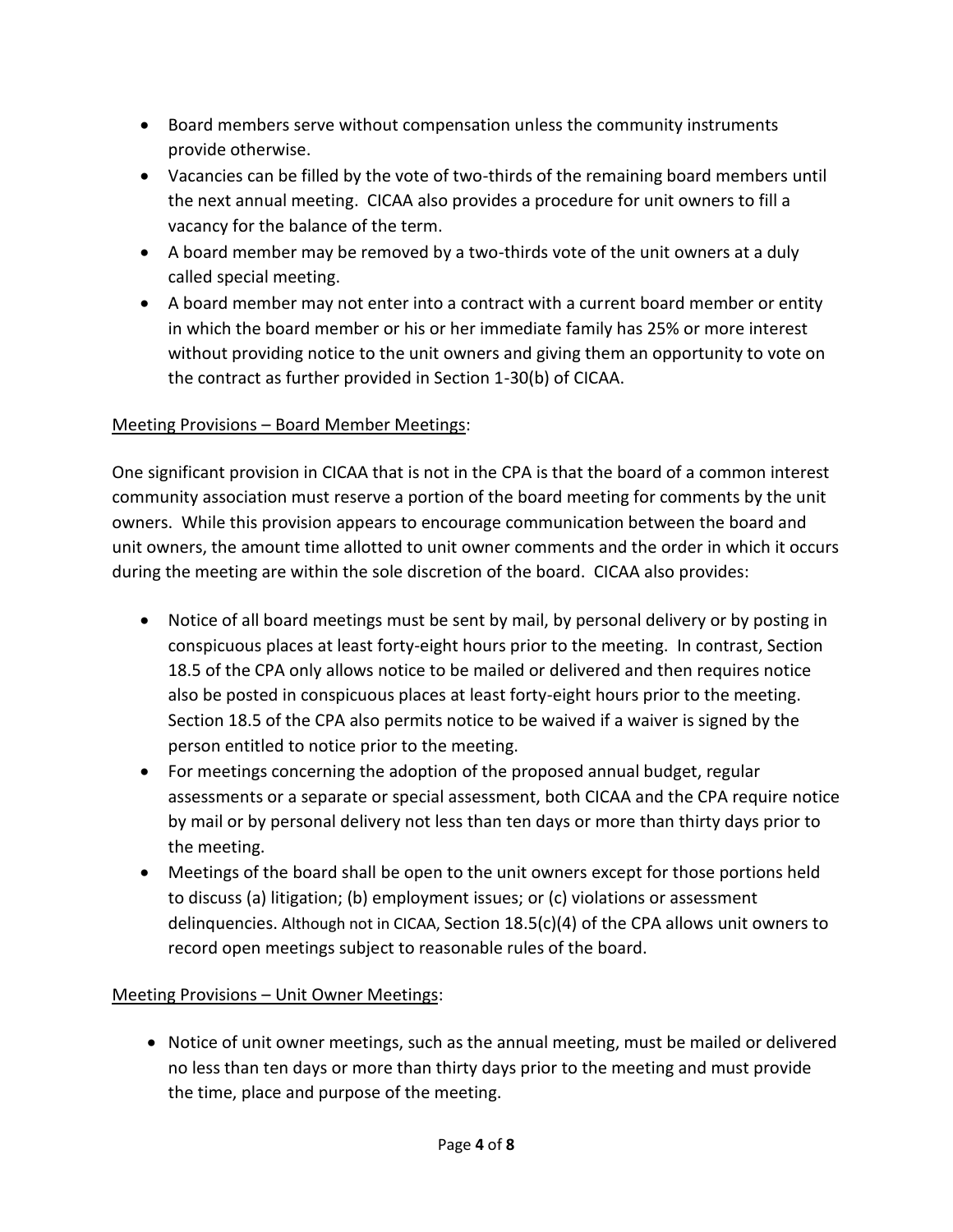- Special meetings of the unit owners may be called by the president, the board or by 20% of the unit owners.
- Twenty percent of the unit owners will constitute a quorum unless the association's governing instruments provide otherwise.

### Election and Voting Provisions:

- If an election is not held within 90 days of the date specified in the association's bylaws, twenty percent of the unit owners may bring an action to compel compliance with the election requirements.
- Unit owners can vote by proxy, in person or by sending their ballot by mail or other means authorized in the declaration or bylaws.
- A unit owner present at an election is entitled to cast all votes for that unit.
- The association can conduct a secret ballot if they have adopted appropriate rules for it, including the verification of the status of a unit owner issuing a proxy or casting a ballot.
- Candidates or their representatives have the right to be present at the counting of the ballots.

# Financial Provisions<sup>7</sup>:

l

- Each unit owner shall receive a copy of the proposed annual budget at least thirty days prior to its adoption.
- Except for assessments for emergencies, there is a procedure for the unit owners to reject a budget or separate assessment that will result in an increase of more than 115% of the sum of the previous year's assessments.
- Assessments for additions and alterations to the common area not included in the adopted budget are subject to the approval of two-thirds of the unit owners.
- The board may adopt assessments payable over more than one year.
- The board must annually supply to all unit owners an itemized accounting of the common expenses of the preceding year.

### Record Keeping and Production Requirements:

CICAA's record production requirements are very similar to those of Section 18.5 of the CPA. CICAA requires the Board of an association to maintain certain records of the association and make them available for examination and copying at convenient hours of weekdays by any unit

<sup>&</sup>lt;sup>7</sup> CICAA does not have a comparable provision to Section 18.5(g-1) of the CPA, which became effective July 14, 2010, and allows a common interest community association to collect six months of assessments from the purchaser, other than the mortgagee, of a unit sold in foreclosure.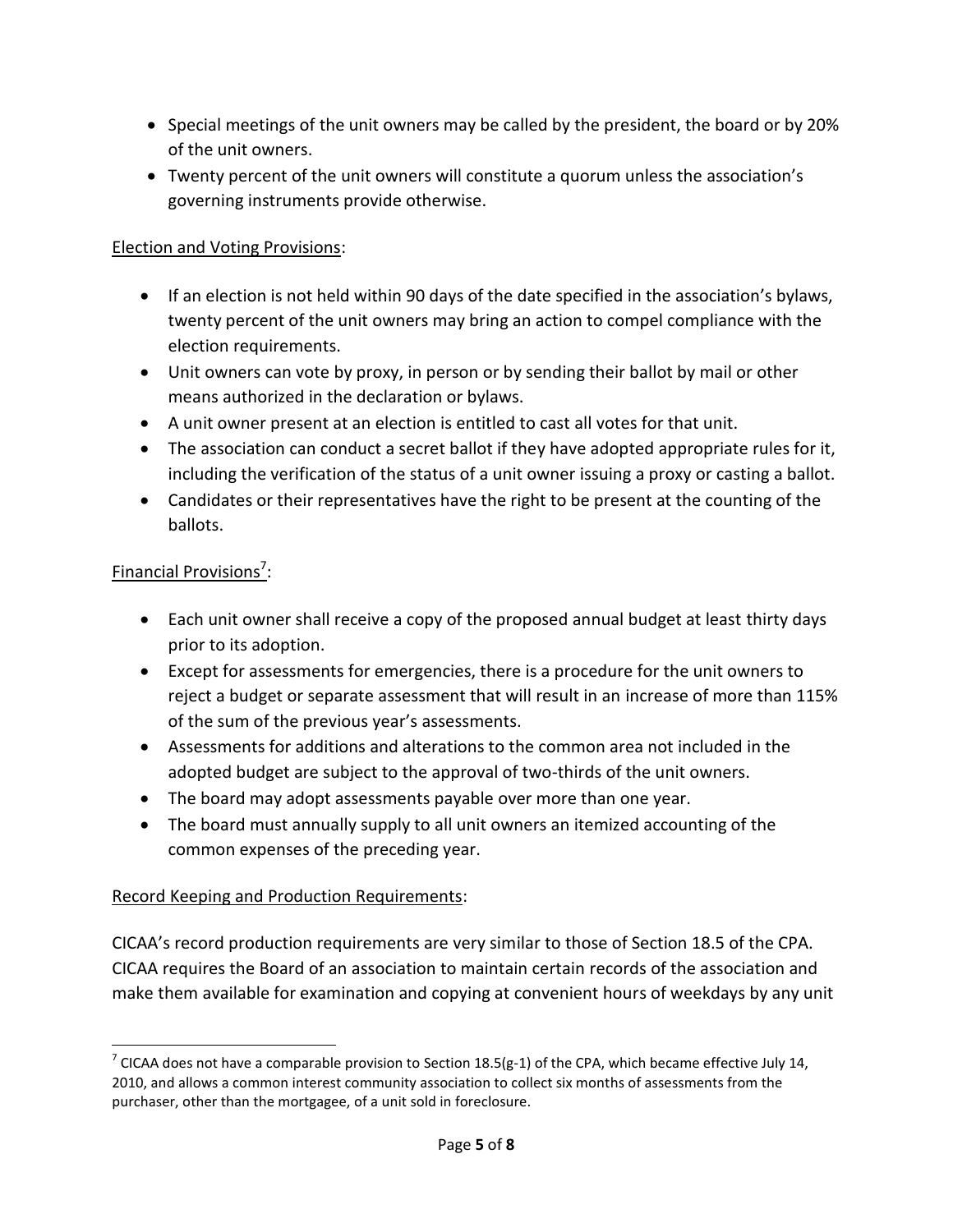owner. It also allows the Board to charge a reasonable fee for the cost of retrieving and copying properly requested records.<sup>8</sup>

If the Board receives a written request for records and does not respond within thirty days, it is considered a denial. If the association denies a request or does not make available properly requested document within thirty days, the unit owner may seek relief in court. If the court finds that the documents were not provided due to the acts or omissions of the board, the owner will be entitled to an award for their attorneys' fees.

The following documents are the ones that the Board must maintain and make available for examination and copying:

- Declaration, bylaws and other community instruments
- Articles of incorporation
- Annual reports
- Rules and regulations
- Detailed and accurate records in chronological order of the receipts and expenditures affecting the common areas, specifying and itemizing the maintenance and repair expenses of the common areas and any other expenses incurred
- Contracts, leases and other agreements entered into by the board
- Minutes of all meetings of the board for the last 7 years

Under CICAA, if the unit owner provides a written statement of a proper purpose, the Board must also available to unit owners for examination and copying ballots and proxies and any other corporate accounts and records not listed above.

In the event of any resale of a unit in a common interest community association by a unit owner, the board is obligated to make certain documents available for inspection to the prospective purchaser. While this provision is similar to the disclosure requirement of Section 18.5(g) of the CPA, it differs in that it puts the burden of providing documents to a prospective purchaser on the board rather than owner. Although eliminating the owner as the middleman in the production process may speed things up, it creates new concerns because the board now has to answer to third party "prospective purchasers". Boards should communicate with the owners regarding such requests, especially considering CICAA allows the board to charge the unit seller the out-of-pocket cost of copying and providing the requested information. CICAA requires the board to furnish the following the information to a prospective purchaser within thirty days after receiving a written request:

 $\overline{\phantom{a}}$  $^8$  Section 18.5(d)(3) of the CPA only allows the board to charge a fee for the cost of copying.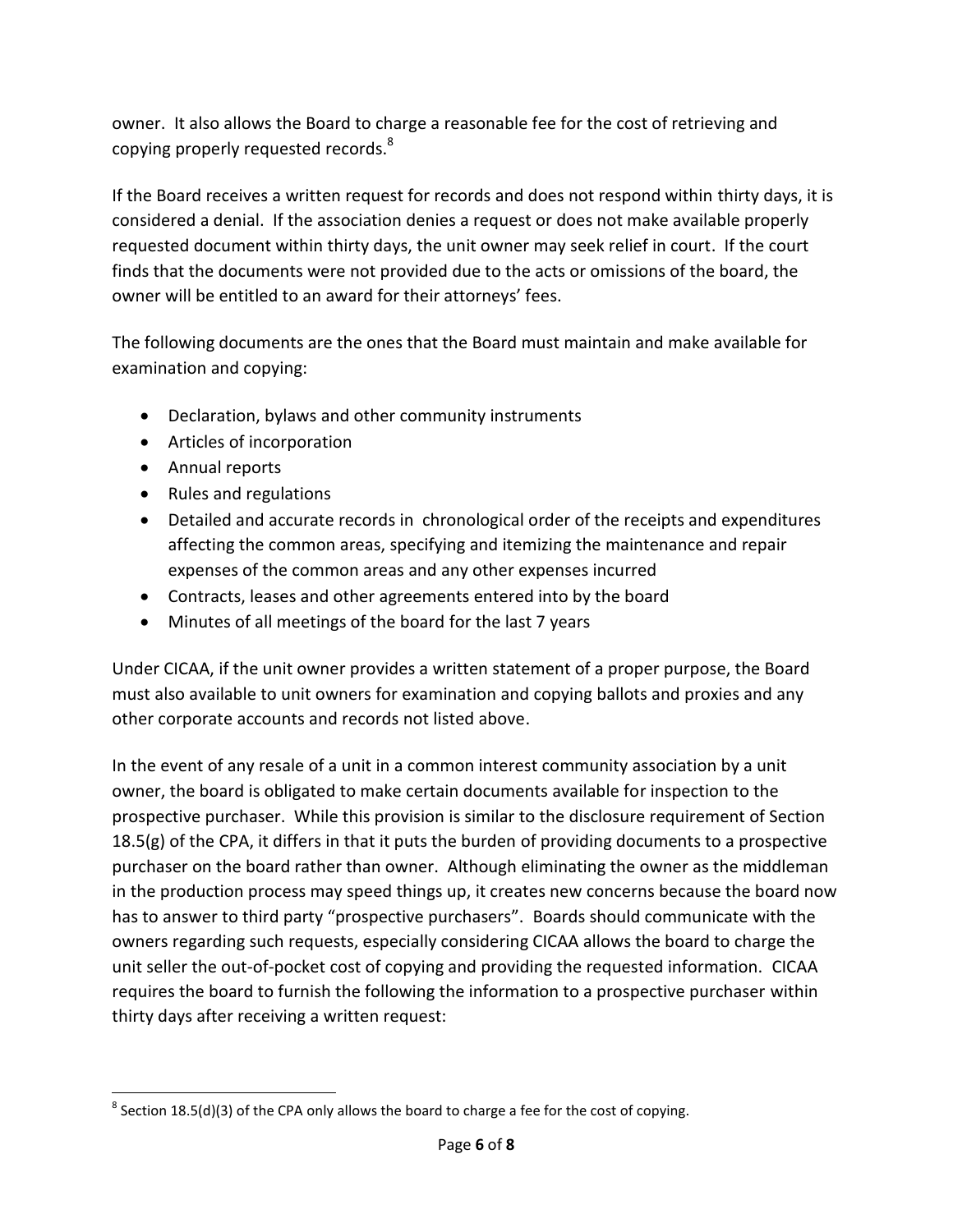- Declaration, other instruments and any rules and regulations
- A statement of account of the unit including any unpaid liens, assessments or other charges
- A statement of any capital expenditures anticipated by the association within the current or succeeding two fiscal years
- A statement of the status and amount of any reserve for replacement fund and any portion of such fund earmarked for any specified project
- The statement of financial condition of the association for the last fiscal year for which such a statement is available
- A statement of the status of any pending suits or judgments
- A statement setting forth what insurance coverage is provided for all unit owners by the association
- A statement that any improvements or alterations made to the unit, or any part of the common areas assigned thereto, by the prior unit owner are in good faith believed to be in compliance with the declaration of the association

#### Fidelity Insurance and Property Manager Provisions:

CICAA requires associations with thirty or more units and their management companies to maintain fidelity insurance<sup>9</sup>. However, common interest community associations are also governed by the Community Association Manager Licensing and Disciplinary Act<sup>10</sup> ("CAMLD") which requires community association managers to maintain fidelity insurance for associations they manage with more than *ten* units. Association boards should be sure to comply with both Acts.

CICAA and CAMLDA also both address some of the functions of management companies. For example, they both provide that a management company that provides services for more than one association must maintain separate, segregated accounts for each association. It may not commingle the funds of an association with its funds or the funds of another association. However, both CICAA and CAMLDA provide exceptions to this rule, but their exceptions differ slightly.

CAMLDA allows management companies, with the consent of the associations, to combine all the funds of the associations in a single account, provided they separately account for the funds of each association. CICAA, on the other hand, allows management companies, with the consent of the associations, to combine all their operating funds of the associations in a single

 $\overline{a}$ 

 $9$  Fidelity insurance protects associations from loss of money resulting from crime such as fraud and embezzlement.

 $10$  225 ILCS 427/1 et seq.